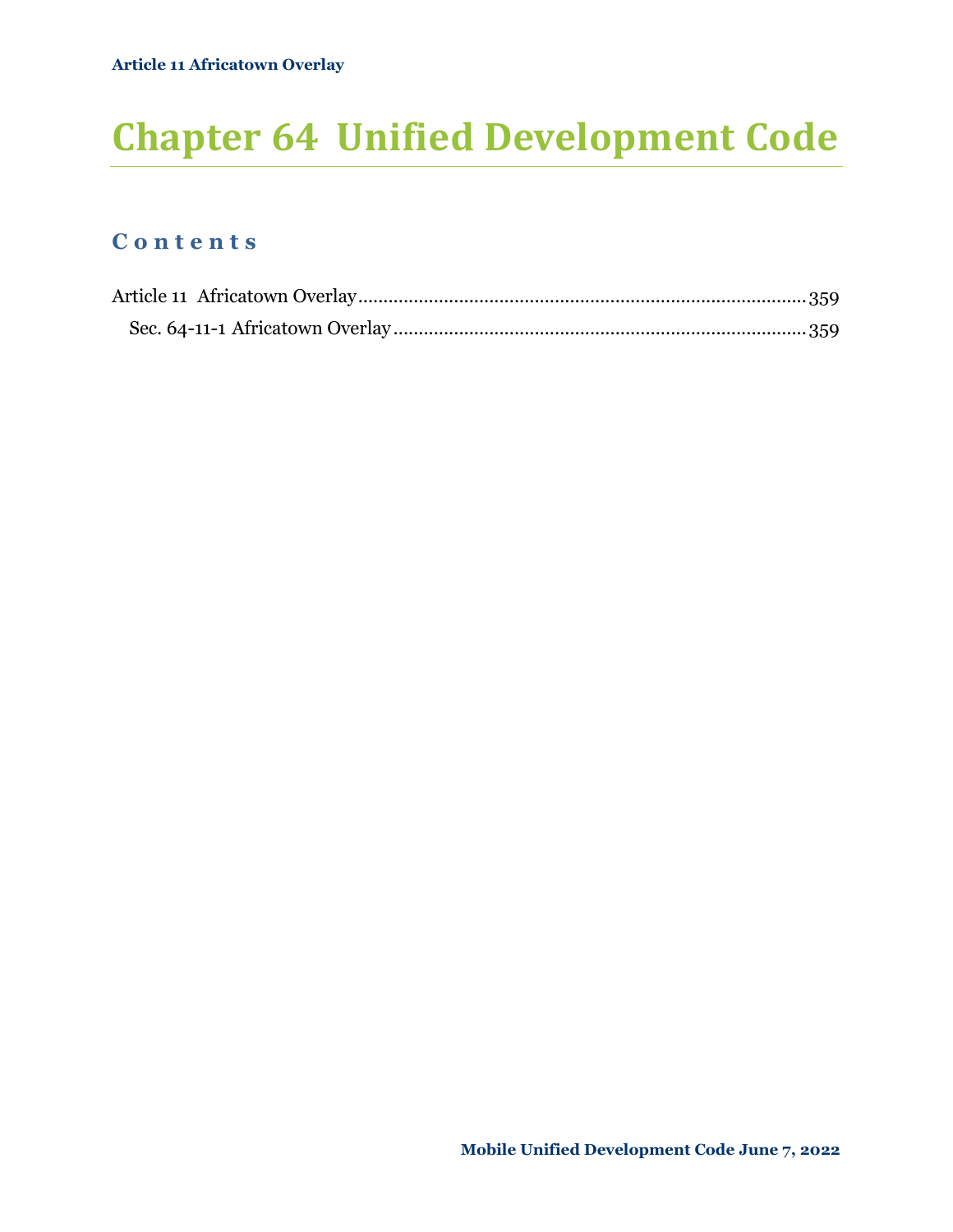## <span id="page-1-0"></span>**A r t i c l e 1 1 A f r i c a t o w n O v e r l a y**

## <span id="page-1-1"></span>**Sec. 64-11-1Africatown Overlay**

#### **A.** Applicability

**1.** This Article applies to the Africatown Overlay, the boundaries of which are depicted on the official Zoning Map.

- **2.** Properties developed or redeveloped within the Africatown Overlay shall comply with the regulations of the Africatown Overlay, all applicable requirements of the Uniform Development Code, and all other applicable requirements of the City Code, including but not limited to Chapter 17 - Stormwater Management and Flood Control and Chapter 25 - Garbage, Litter And Lot Maintenance.
- **3.** To the extent that the requirements of the Africatown Overlay conflicts with the applicable base Zoning District, the Africatown Overlay requirements govern. However, the base zoning district requirements apply where the Africatown Overlay is silent.
- **B.** Purpose and Intent
	- **1.** The Africatown Overlay as approved by the Planning Commission in April 2016, establishes an overall strategy for improving the Africatown community in ways that will encourage sustained reinvestment, enhance economic opportunity and provide a better quality of life for residents.
	- **2.** These standards are intended to:
		- **(a)** Provide reasonable protection for the Africatown community's cultural heritage,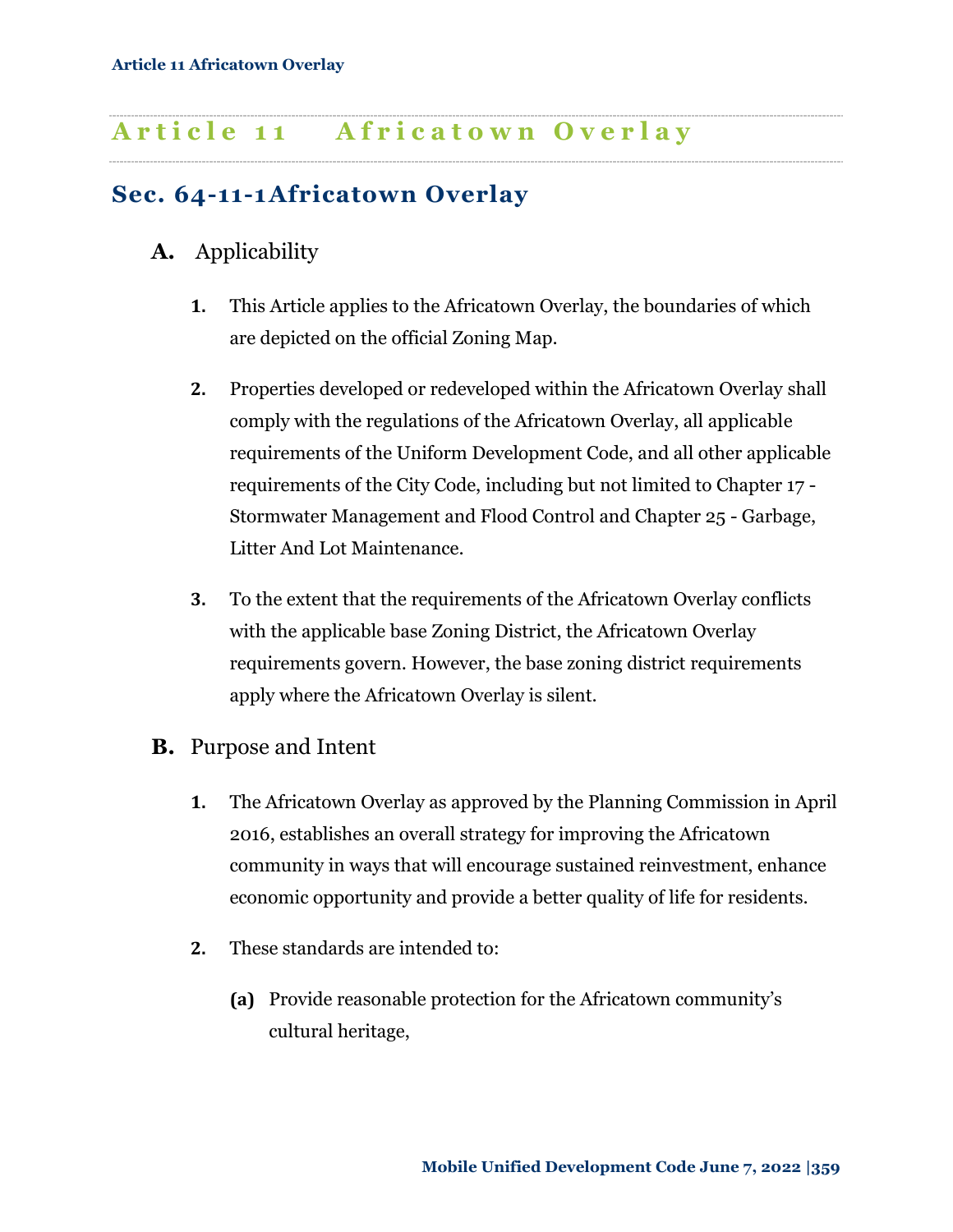- **(b)** Encourage compatible redevelopment within the Africatown community,
- **(c)** Foster new development standards in the Africatown overlay consistent with the Africatown Neighborhood Plan, and
- **(d)** Provide development standards in the Africatown Overlay that accommodate the existing development pattern of the community.
- **C.** Permitted Uses. See Article 2.
- **D.** Dimensional Standards. See base Zoning District in Article 2.
- **E.** Streetscaping Standards for Commercial Districts
	- **1.** Sidewalk and Streetscape Improvements. At the time of development or redevelopment, sidewalk and/or streetscape improvements required by this Article shall be constructed adjacent to the parcel.
	- **2.** Minimum Sidewalk Width. A sidewalk width shall be maintained along the existing primary frontage to allow ample space for sidewalks to accommodate pedestrians, as follows:
		- **(a)** Sidewalks shall have a minimum width of five (5) feet.
		- **(b)** If the minimum sidewalk width cannot be met within the existing right-of-way:
			- **(1)** the remaining required sidewalk width shall be dedicated to the City, and
			- **(2)** the minimum Front Yard is measured from the back edge of the sidewalk.
	- **3.** Street Trees. Street trees adjacent to the lot frontage shall be provided by the Applicant and shall be spaced as required by the Approved Plant List.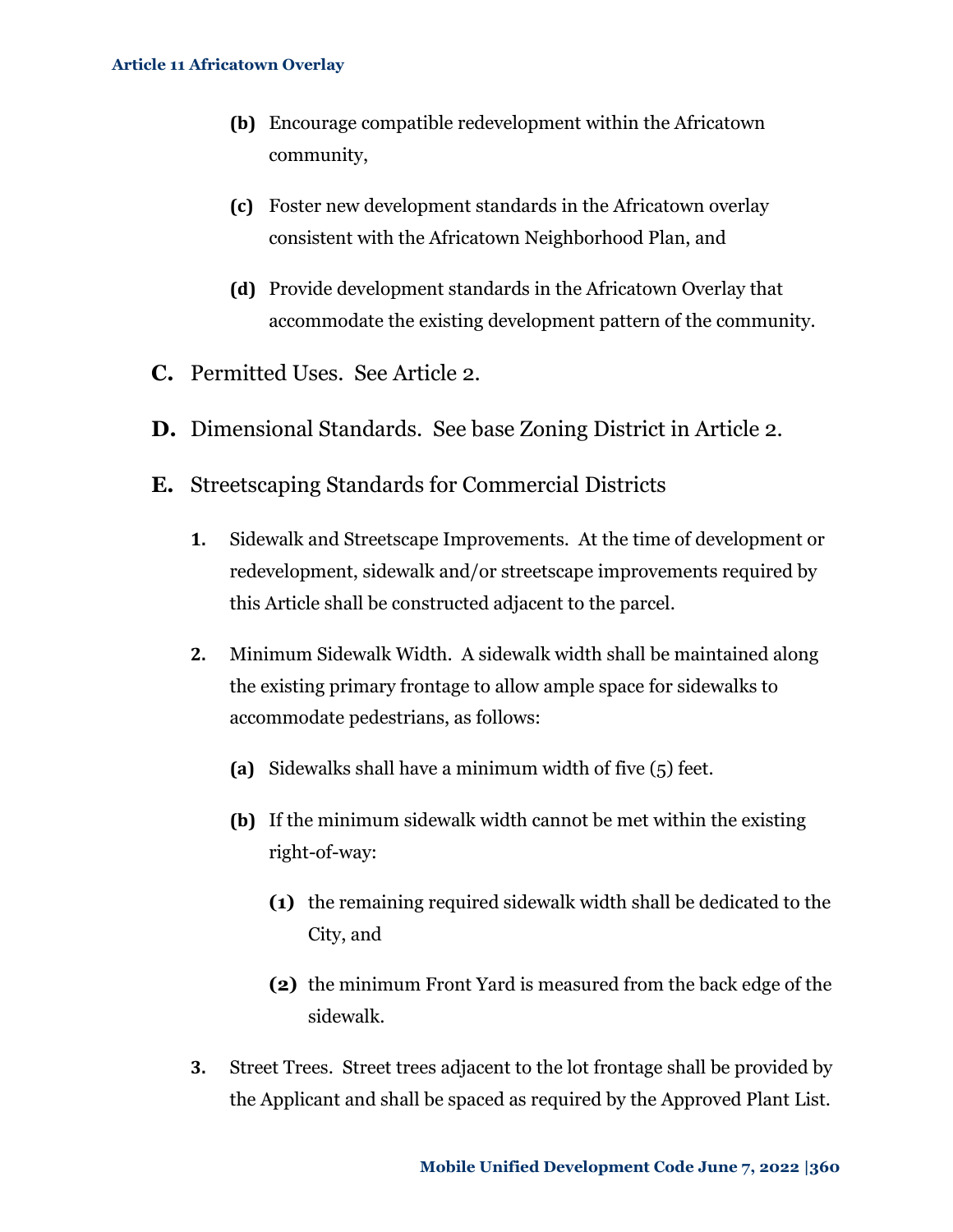- **F.** Crime Prevention Through Environmental Design (CPTED)
	- **1.** Applicability. All new structures and subdivisions shall promote a secure environment through the use of Crime Prevention Through Environmental Design (CPTED) principles and strategies in the development design.
	- **2.** CPTED Plan.All new non-residential structures shall submit a CPTED Plan identifying the manner in which CPTED principles will be utilized in the facility's design.
	- **3.** CPTED Principles. The three principles of CPTED are as follows:
		- **(a)** Natural surveillance, which involves the placement and design of physical features, as well as the placement of on-site activities, to maximize visibility. This includes building orientation, windows, entrances and exits, parking lots, walkways, guard gates, landscaping, Fences or walls, signage and other physical obstructions;
		- **(b)** Natural access control, which involves use of sidewalks, pavement, lighting or landscaping to clearly guide the public to and from entrances and exits and the use of Fences, walls or landscaping to prevent or discourage public access to or from dark or unmonitored areas of the Site; and
		- **(c)** Territorial reinforcement, which involves the use of pavement treatments, landscaping, art, signage, screening or Fences to define and outline property ownership.
- **G.** Site and Building Design
	- **1.** Protection Buffers. Protection Buffers required by 64-3-8 shall apply, except for the following: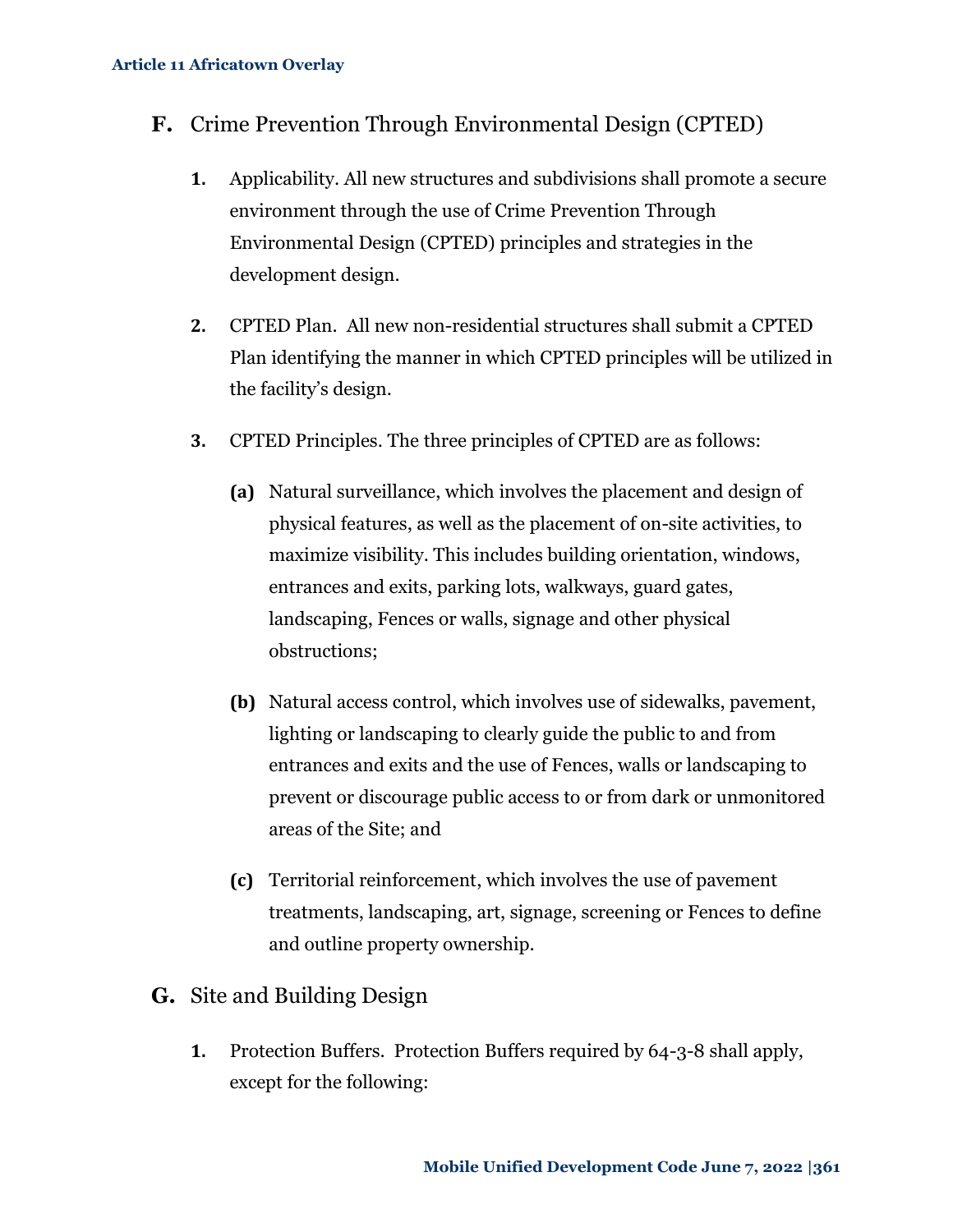#### **Article 11 Africatown Overlay**

- **(a)** wherever the boundary of a Building Site in a CW, B-4, B-5, ML, MH, I-1 or I-2 Zoning District, or an industrially utilized Building or Site, adjoins a residential Zoning District or a residentially used Building Site, the required Protection Buffer shall:
	- **(1)** Be at least thirty (30) feet wide;
	- **(2)** Be located along the outer perimeter of the lot and extend to the lot boundary line;
	- **(3)** Consist of:
		- **a.** A Wall or Fence with minimum height of six (6) feet, or a berm with a minimum height of five (5) feet; and:
			- **1.** a double-row of evergreen shrubs planted five (5) feet on-center, staggered, six (6) feet tall after the first year of planting, except within any required Front Yard where the height shall not exceed three (3) feet after the first year of planting; and
			- **2.** Consist of an even mixture of overstory and understory trees, evergreen and deciduous, calculated at one (1) tree per 30 linear feet, and spaced as directed on the Plant List. New trees planted to meet this requirement must comply with Section 64-3-7.A.7-9.
- **(b)** Wherever the boundary of a Building Site in a CW, B-4, B-5, ML, MH, I-1 or I-2 Zoning District, or an industrially utilized Building or Site, is located across a public street from a residential Zoning District or a residentially used Building Site, required Protection Buffer shall:
	- **(1)** Be at least thirty (30) feet wide;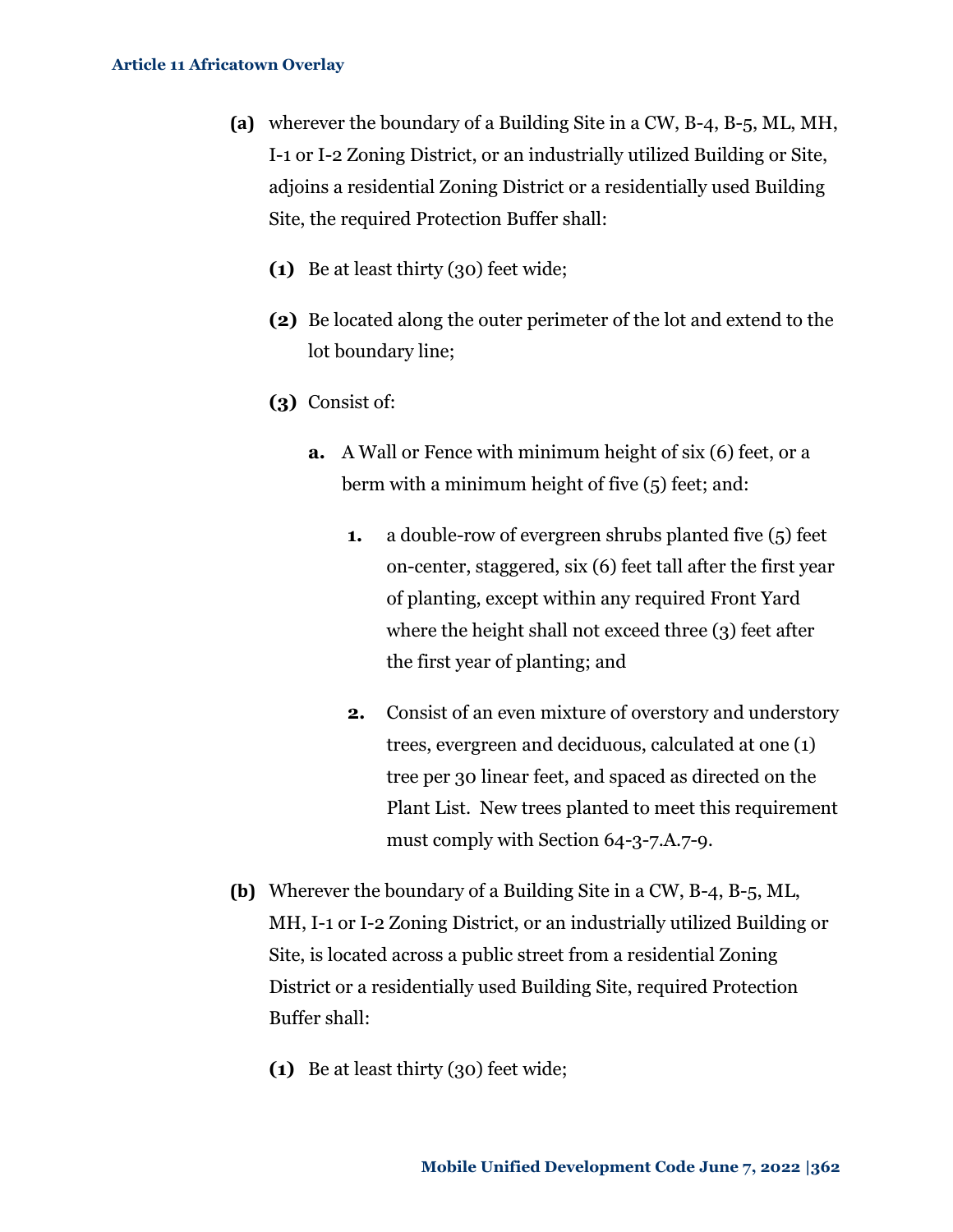- **(2)** Extend along the entire property frontage where across from residential;
- **(3)** Consist of:
	- **a.** A Wall or Fence with minimum height of six (6) feet, or a berm with a minimum height of five (5) feet; and:
		- **1.** a double-row of evergreen shrubs planted five (5) feet on-center, staggered, six (6) feet tall after the first year of planting, except within any required Front Yard where the height shall not exceed three (3) feet after the first year of planting; and
		- **2.** An even mixture of overstory and understory trees, evergreen and deciduous, calculated at one (1) tree per 30 linear feet, , spaced as directed on the Plant List. New trees planted to meet this requirement must comply with Article 3.
		- **3.** The required wall, Fence or berm must be placed between twenty-five (25) to thirty (30) feet from the front property line.
		- **4.** Plantings to be placed on the street side of any wall fence or berm.
- **2.** General Requirements
	- **(a)** Location of Protection Buffers. Protection buffers required by this Section shall be located on the lot along the outer perimeter of the lot and shall extend to the lot boundary line. Any required Yard is counted as part of the Protection Buffer.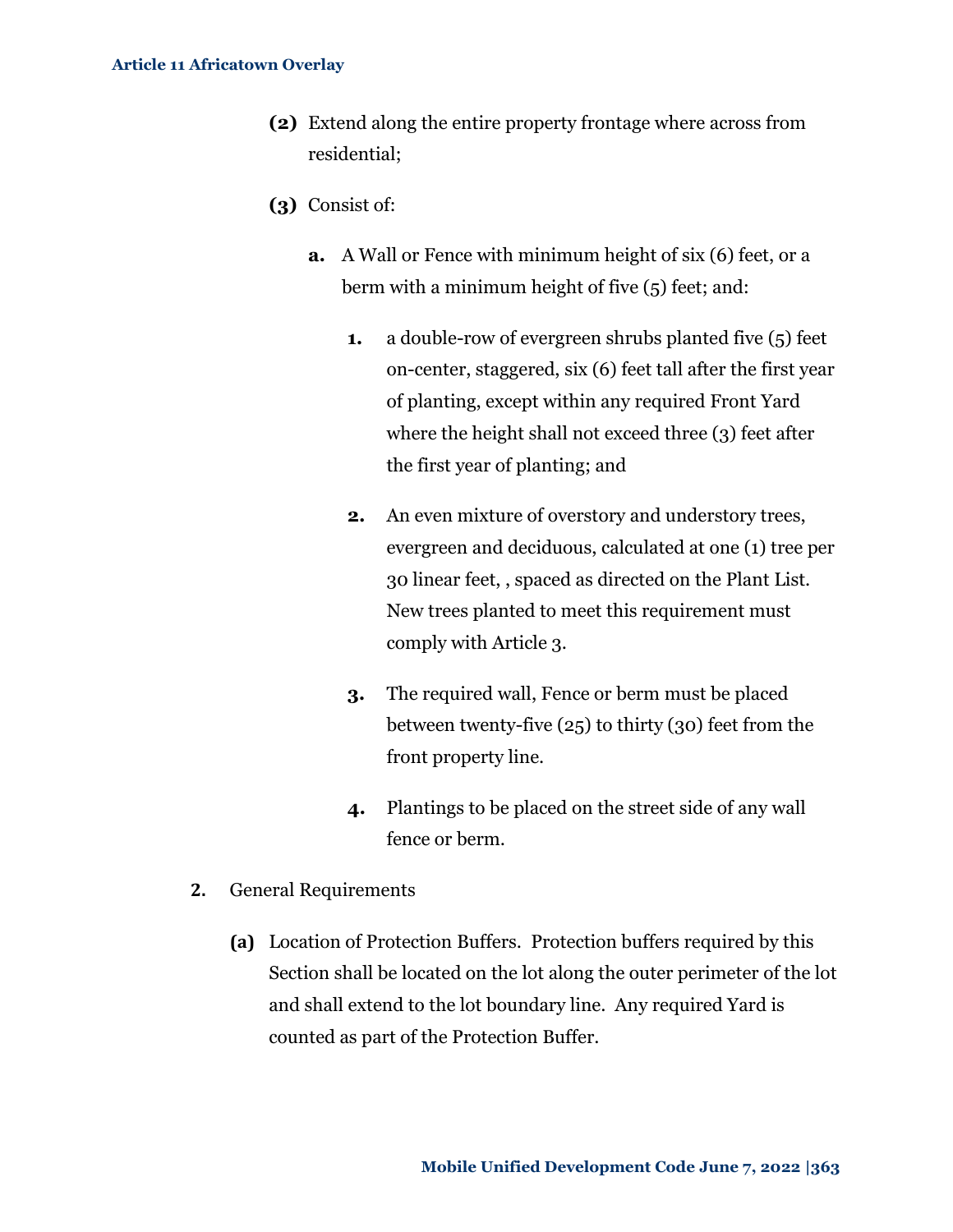#### **Article 11 Africatown Overlay**

- **(b)** Landscape Features. Landscape features may be incorporated into any wall, Fence, Screen Planting, if the Protection Buffer meets the minimum height and width required by this Section.
- **(c)** Fences or Walls. Fences or walls shall provide an opaque buffer. Chain link and wire metal fencing, with or without slats or screening, may not be used.
- **(d)** Use of Land in Protection Buffer. That part of the Protection Buffer not used for compliance with this Section above may be used only for open space uses that protect the adjacent residential district or residentially used Building Site. Dumpsters, mechanical equipment and parking may NOT be placed in a required Protection Buffer. Overhead and underground utilities are permitted in Protection Buffers, but shall minimize the impact to vegetation to the maximum extent practicable. Where required plantings are damaged or removed due to utility construction or activity, the Owner shall be responsible for replanting all damaged or removed plantings as necessary to ensure the Protection Buffer meets the standards of this Section.
- **(e)** Maintenance. The Owner shall maintain the Protection Buffer in a clean and neat condition, in good repair, in a manner that accomplishes its purpose continuously, and in full compliance with the requirements of this Section.
- **3.** Location of Off-Street Parking Areas. On property zoned R-3, B-1, LB-2, B-2, B-3, B-5 or CW, off-street parking areas shall be located to the side or rear of the building(s) they serve.
- **4.** Building Entrances. On property zoned R-3, B-1, LB-2, B-2, B-3, B-5 or CW, primary building entrances shall face the Street.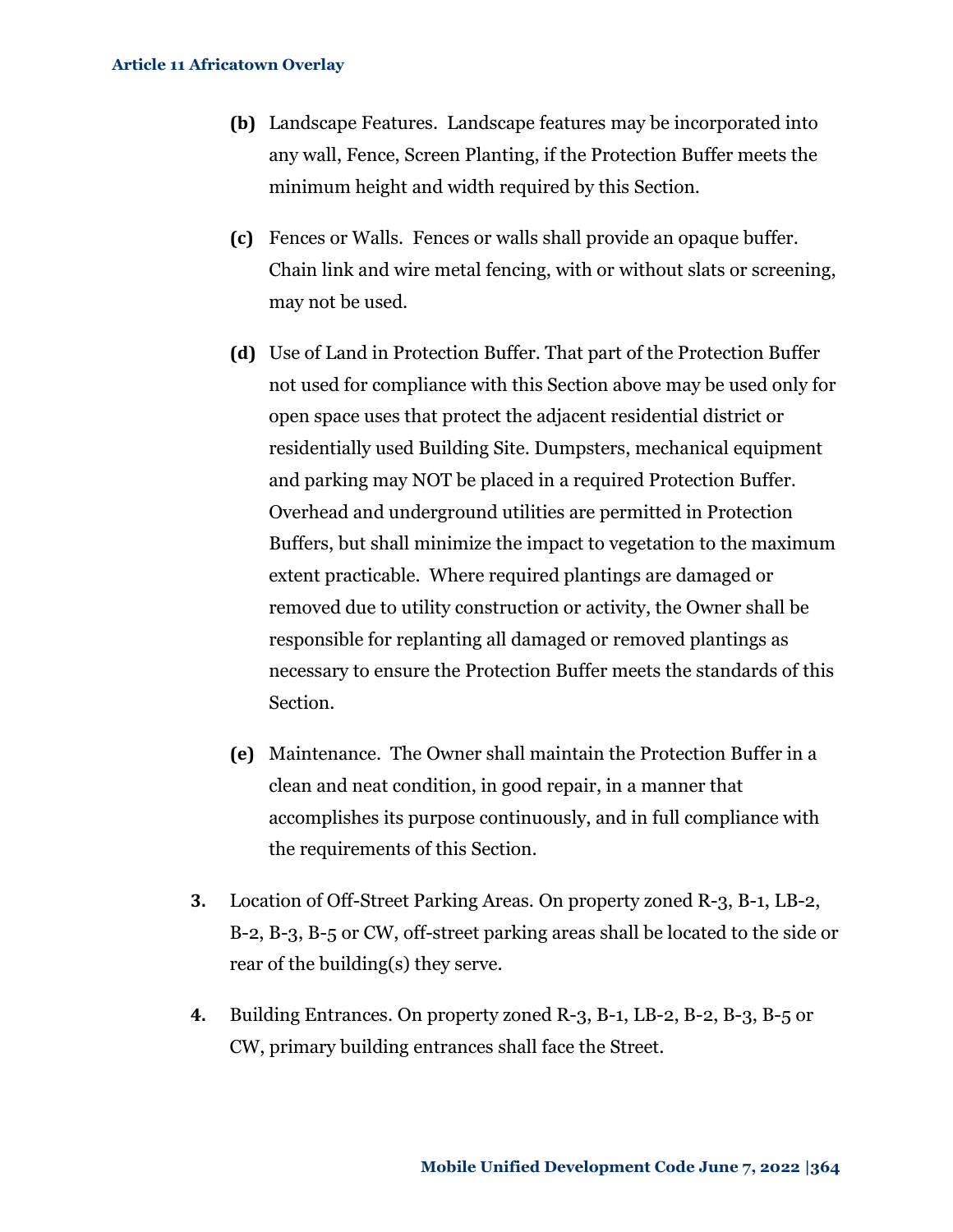#### **H.** Nonconforming Structures

- **1.** A nonconforming residential structure that is demolished may be rebuilt upon its existing foundation, subject to Building Code compliance.
- **2.** Expansion of or additions to the existing foundation shall meet applicable yard and coverage requirements of Article 2.
- **I.** Africatown Safety Zone
	- **1.** In order to avoid encroachment into or incompatible uses within residential areas, the Africatown Safety Zone is established.
	- **2.** As used in this article, the Africatown Safety Zone is the area depicted on the map below being bordered roughly in the Northeastern section to the East and Northeast by Paper Mill Road, by Woodland Avenue on the North, by Telegraph Road on the West, Chin Street on the Southeastern side, and in the Southeastern section by Stimrad Road on the Southeastern side, I-165 on the Southwestern side, New Bay Bridge Road on the Northern side and portions of Telegraph Road on the Eastern side.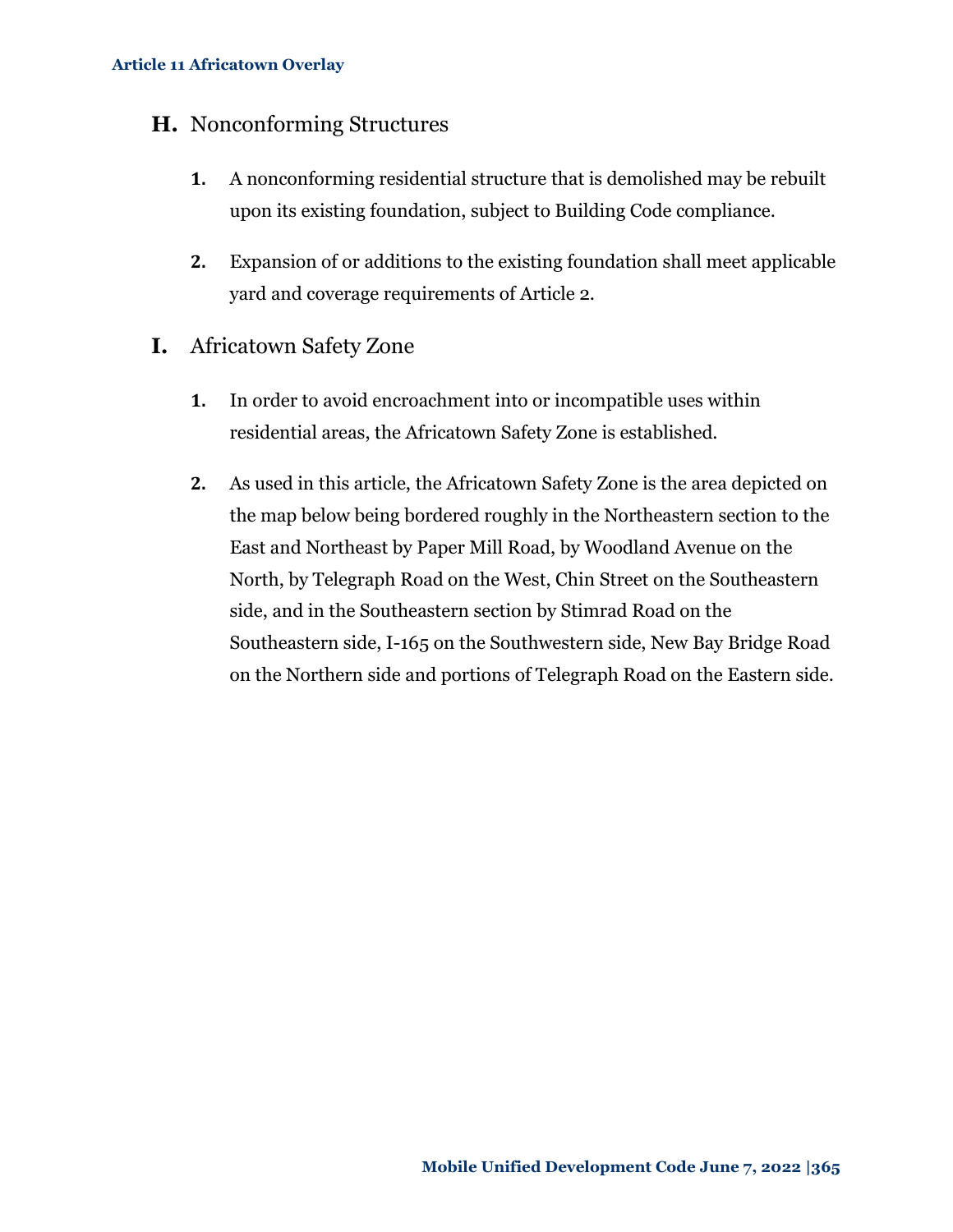#### **Article 11 Africatown Overlay**

*Map 64-11-1. Africatown Safety Zone*



- **3.** Within the Africatown Safety Zone, any existing industrial use (as listed below) shall be considered a Nonconforming Use as set forth in Article 6. If the Nonconforming Use is abandoned or discontinued as set forth in 64-6-1(c), future uses on the Site or Premises shall be limited to uses allowed within the current zoning district for the Site or Premises except that in no event shall any of the following be allowed as new uses within the Africatown Safe Zone:
	- **(a)** Industrial uses:
		- **(1)** Airport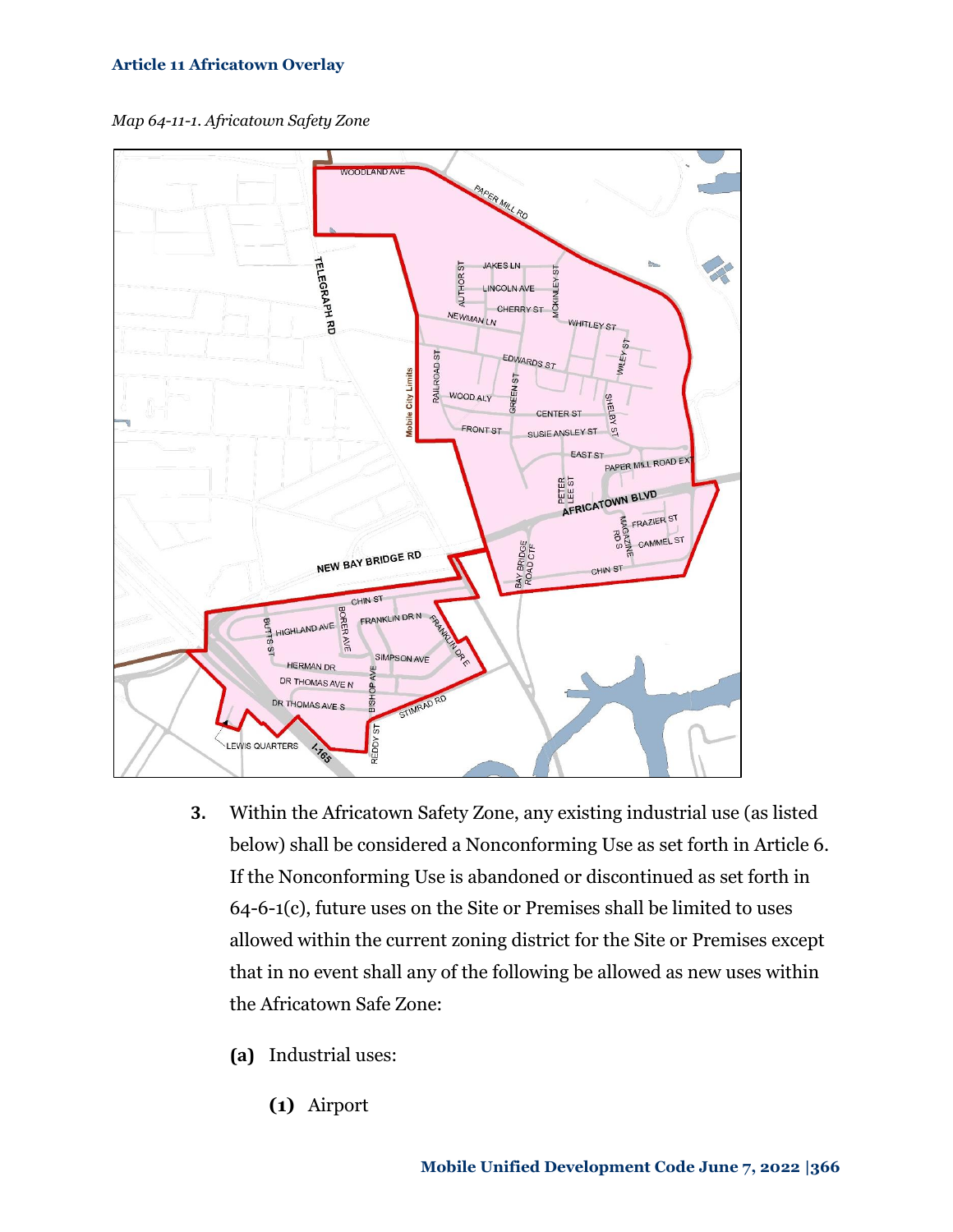- **(2)** Auto Repair
- **(3)** Boat Building
- **(4)** Coal Handling Facility
- **(5)** Dredged Material Management Facility
- **(6)** Freight depot handling Hazardous Waste
- **(7)** Fuel Distribution
- **(8)** Hazardous Substance Storage Tank
- **(9)** Hazardous Waste Disposal
- **(10)**Hazardous Waste Transfer
- **(11)** Industrial Launderer
- **(12)**Junkyard
- **(13)**Liquified Natural Gas Storage and Processing
- **(14)**Manufacturing, General (but not meant to include the storage, warehousing or handling of products or materials that may be manufactured into other products elsewhere)
- **(15)**Manufacturing, Hazardous Materials
- **(16)**Manufacturing, Intensive
- **(17)** Marine Salvage
- **(18)**Mining & Quarrying
- **(19)**Oil & Gas Company, (Drilling & Exploration)
- **(20)** Oil & Gas Storage